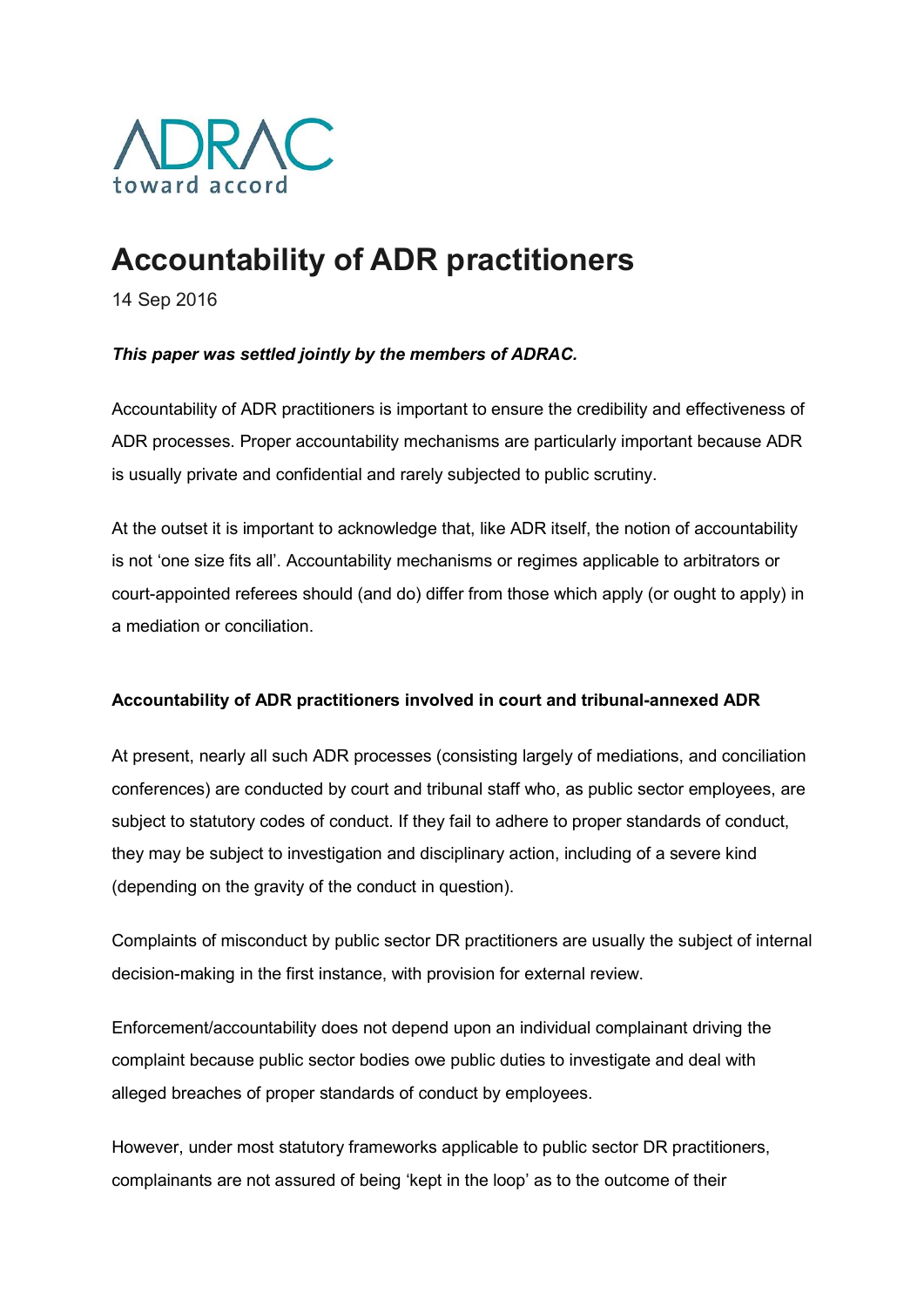complaints - often because of perceived privacy concerns or because of concerns about the operation of an applicable secrecy provision.

In short, most statutory frameworks of accountability applicable to the conduct of public sector DR practitioners are not complainant-centric in their design or purpose.

The confidentiality of DR processes involving public sector DR practitioners would rarely intrude upon the investigation of complaints against them. However, public sector employees are generally able to invoke the privileges against self-exposure to penalty and selfincrimination, which may inhibit the gathering of factual information about the complaint.

As court and tribunal staff are usually public sector employees, their State, Territory or Commonwealth employer will usually be vicariously liable for their negligence, unless they enjoy a statutory immunity from suit (which often applies).

## Accountability of lawyers when involved in ADR

In Australia, there is little doubt that legal practitioners' professional obligations extend beyond the doors of the court or tribunal.

As such, many if not all of the accountability mechanisms affecting legal practitioners apply to their conduct (i) when acting as DR practitioners;<sup>1</sup> and (ii) in representing parties in the course of ADR processes (eg through professional discipline or, when representing parties in ADR processes, through civil actions for negligence, breach of contract, or breach of fiduciary duty).

The High Court recently held (by a 5 to 2 majority) that barristers and solicitors do not enjoy an immunity from client suit in respect of professional work performed by them which is directed to settlement of legal proceedings, even where the agreement to settle is to be incorporated in consent orders filed in the proceedings in question. $\frac{2}{3}$ 

Thus, when lawyers are involved in ADR processes, the disputants generally have recourse to: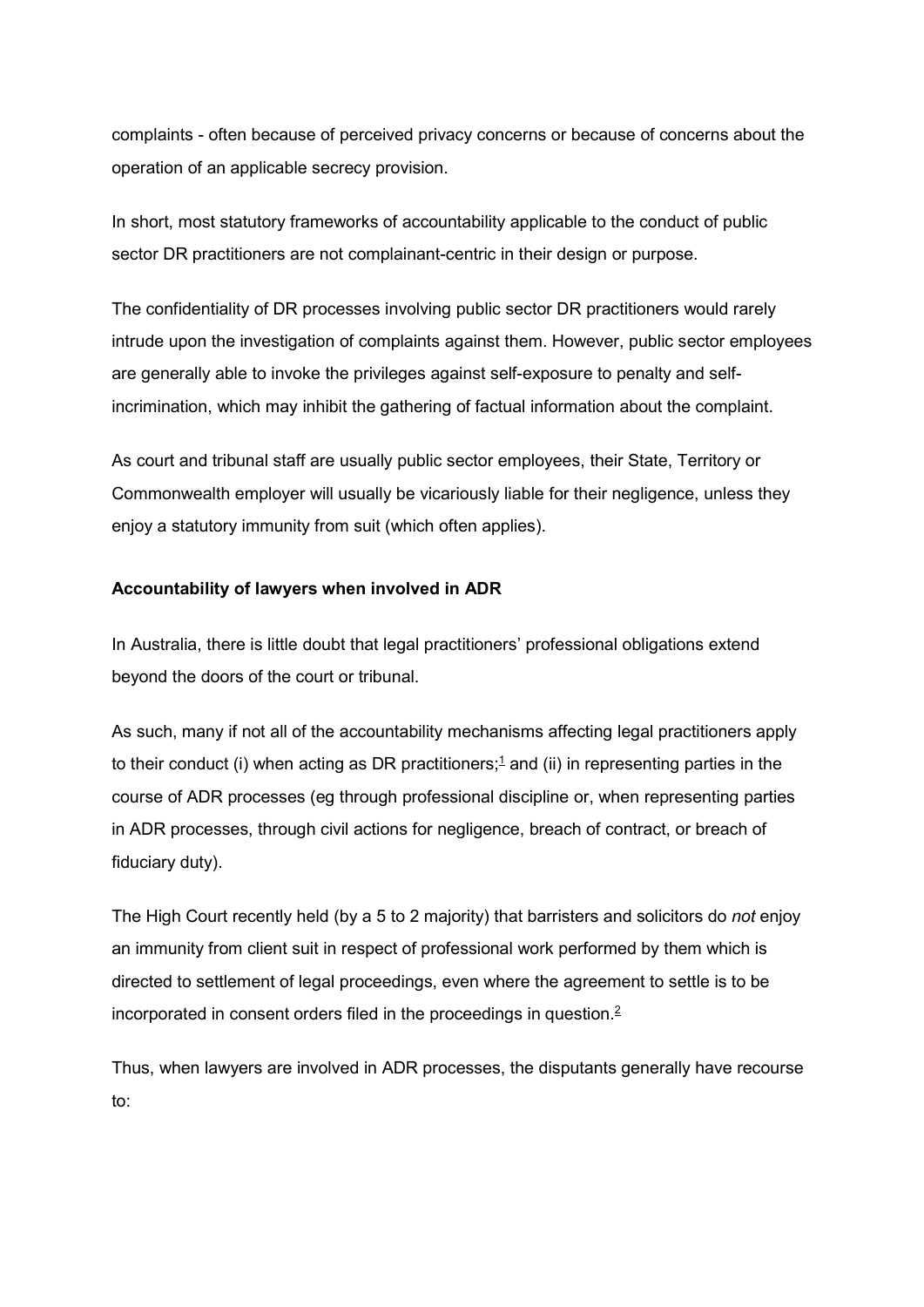- statutory complaint mechanisms in respect of their conduct, including provision for cost-free internal and external adjudication of their complaints by decision-makers who are empowered to acquire information compulsorily; and
- legal proceedings to enforce rights and/or claim damages for breach of their rights under the general law.

When practising lawyers are involved in ADR processes, the disputants also have some reassurance that:

- those lawyers are required to be insured in respect of their professional work;
- awards of damages to them may be covered by the lawyer's professional indemnity insurer;
- because of the above sorts of factors, a legal firm may be more inclined to run their case on a 'no win no fee' basis.

## Accountability of ADR practitioners with other professional backgrounds

ADR practitioners come to ADR with a wide variety of qualifications and experience apart from law. ADRAC regards it as incumbent upon such practitioners to fulfil and maintain any accountability obligations owed to professional organisations of which they are members, and to inform ADR participants of these obligations.

While it is less clear that specific professional obligations of other professions will apply when members of these professions act in the capacity of a DR practitioner, or represent a disputant in a DR process, ADRAC considers that professional bodies should (i) be willing to enforce any specific obligations which do apply; and (ii) be astute to enforce any applicable *general* standards of conduct, such as acting honestly and ethically, and not bringing the profession into disrepute.

So far as applicability of specific professional standards is concerned, much may depend on the form of DR process. For instance, neutral evaluations, expert determinations, and participation in expert panels by engineers and architects may come within the performance of their professional work. However, it may be doubted that a qualified psychologist is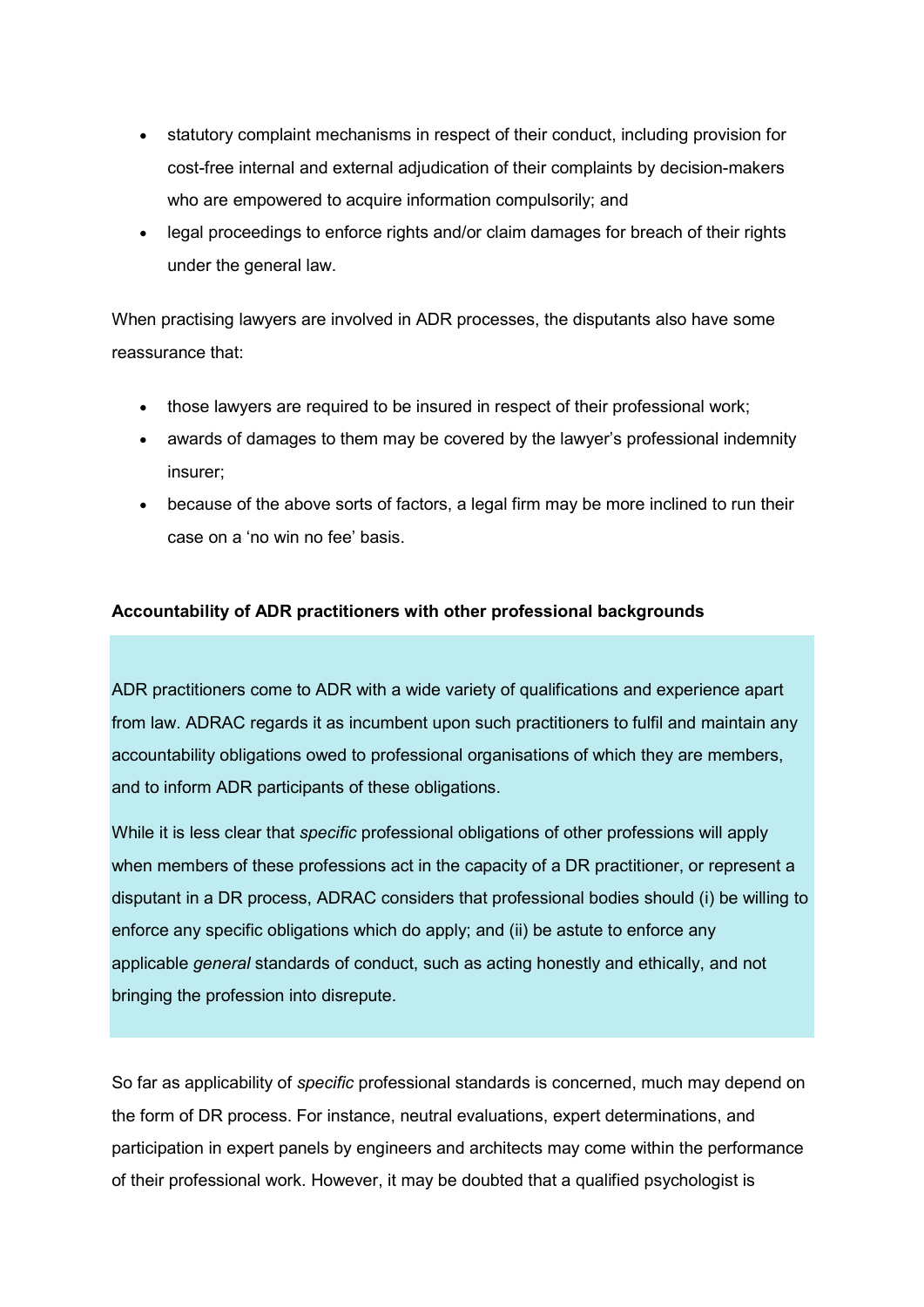rendering services in that capacity when they participate in most ADR processes (other than, perhaps, as a support person). $3/3$ 

This may have quite far-reaching implications for disputants:

- complaint mechanisms will usually not have a statutory basis;
- they may need to take responsibility for driving any resolution or adjudication of their complaint;
- external (independent) adjudication of any complaint may not be available;
- the person who adjudicates their complaint is unlikely to have any coercive powers and so will not be able to elicit factual information compulsorily;
- rulings or orders for reparation in respect of their losses are unlikely to be enforceable;
- awards of damages in their favour may be unfunded unless the defendant has financial standing;
- law firms may be reluctant to take on their cases on a contingency basis.

It is sometimes said that the absence of a prescriptive accountability regime of the kind applying to lawyers is not only defensible, but closely aligned to various underlying ADR principles – such as self-determination, the need for flexibility, and aversion to the level of formality and 'adversarialism' which often attend rigorous accountability regimes. It is sometimes suggested that the existence of a high-functioning accountability regime is apt to encourage disputes, and so-called satellite litigation.

On the other hand, the following points have much to commend them:

- disputants should have access to effective, independent accountability mechanisms which allow (i) facts to be properly investigated and (ii) adjudicative rulings enforced. This is consistent with the rule of law;
- until such time as disputants have access to an effective high-functioning accountability regime, resort to litigation and the 'lawyerisation' of ADR processes is likely to continue;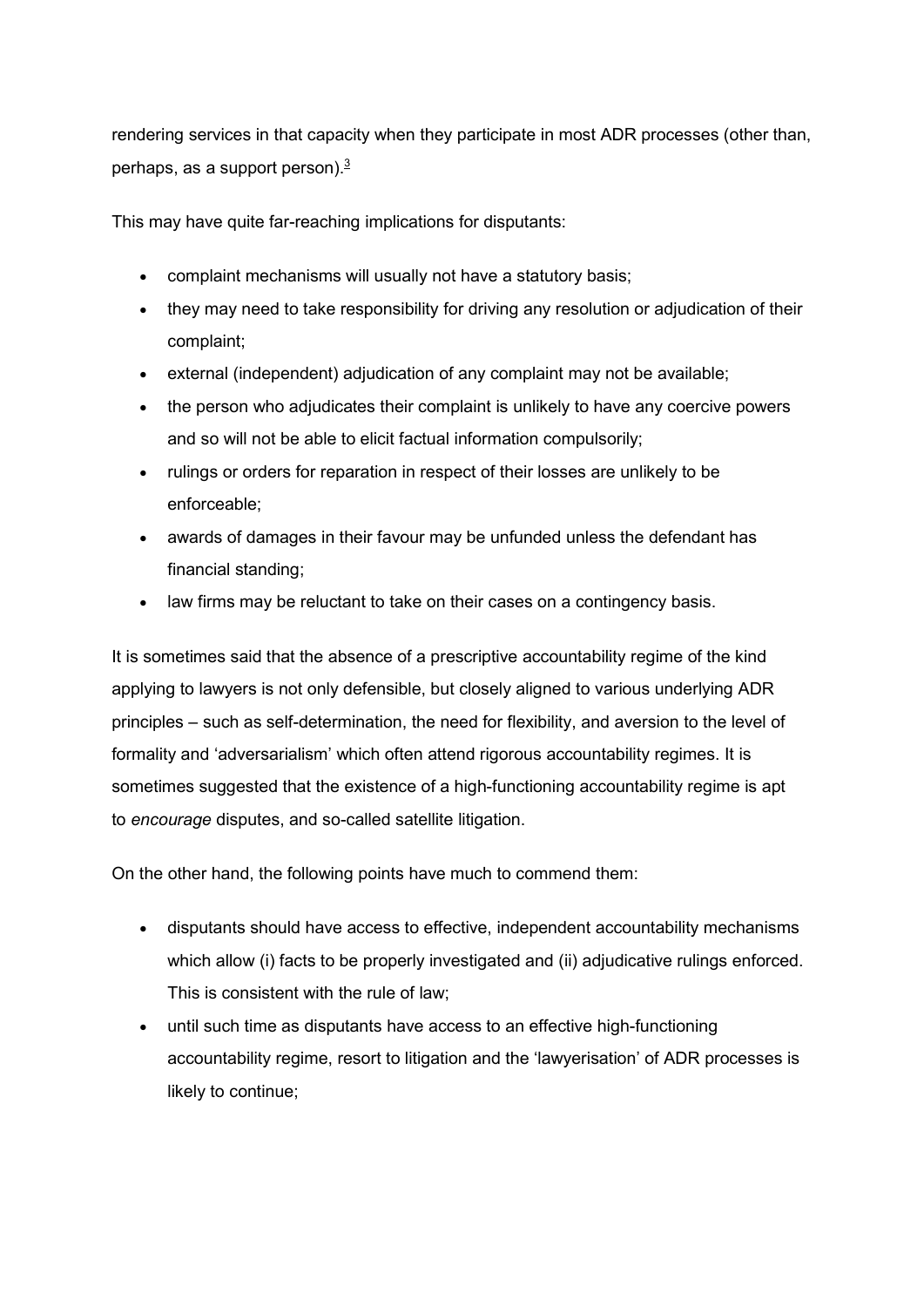- the establishment of an effective high-functioning accountability regime will help to professionalise the practice of ADR (that is, help overcome perceptions that ADR is a disparate cottage-type industry);
- the establishment of an effective high-functioning accountability regime will facilitate identification of, and adherence to, proper standards of conduct;
- the establishment of an effective high-functioning accountability regime will encourage disputants to access ADR processes in the first place.

Paradoxically, perhaps, concerns about the perceived lack of accountability of mediators and other ADR practitioners appear to be raised, in the main, by DR practitioners themselves, rather than by disputants. The reasons for this are unclear, but confidentiality provisions in ADR agreements, and inadmissibility provisions under the general law and Evidence Acts of most jurisdictions, may play a role.

ADRAC encourages feedback and comments on these issues, concerns and perspectives.

## What standards currently apply?

There are several voluntary professional standards which ADR practitioners can sign up to. For example, mediators accredited under the National Mediation Accreditation System must undertake to comply with prescribed Practice Standards which specify minimum practice and competency requirements. $4$ 

While ADRAC supports this system of regulation for mediators and sees great benefit in extending such accreditation schemes to all ADR practitioners, there are clear limitations faced by non-statutory schemes. In particular, cancelling membership is the only 'coercive' action professional organisations can take. Such action does not prohibit an ADR practitioner continuing to practice or joining another professional organisation.

In some cases, ADR agreements may also make provision for professional standards, and/or processes for complaint by aggrieved parties. ADRAC understands this to be more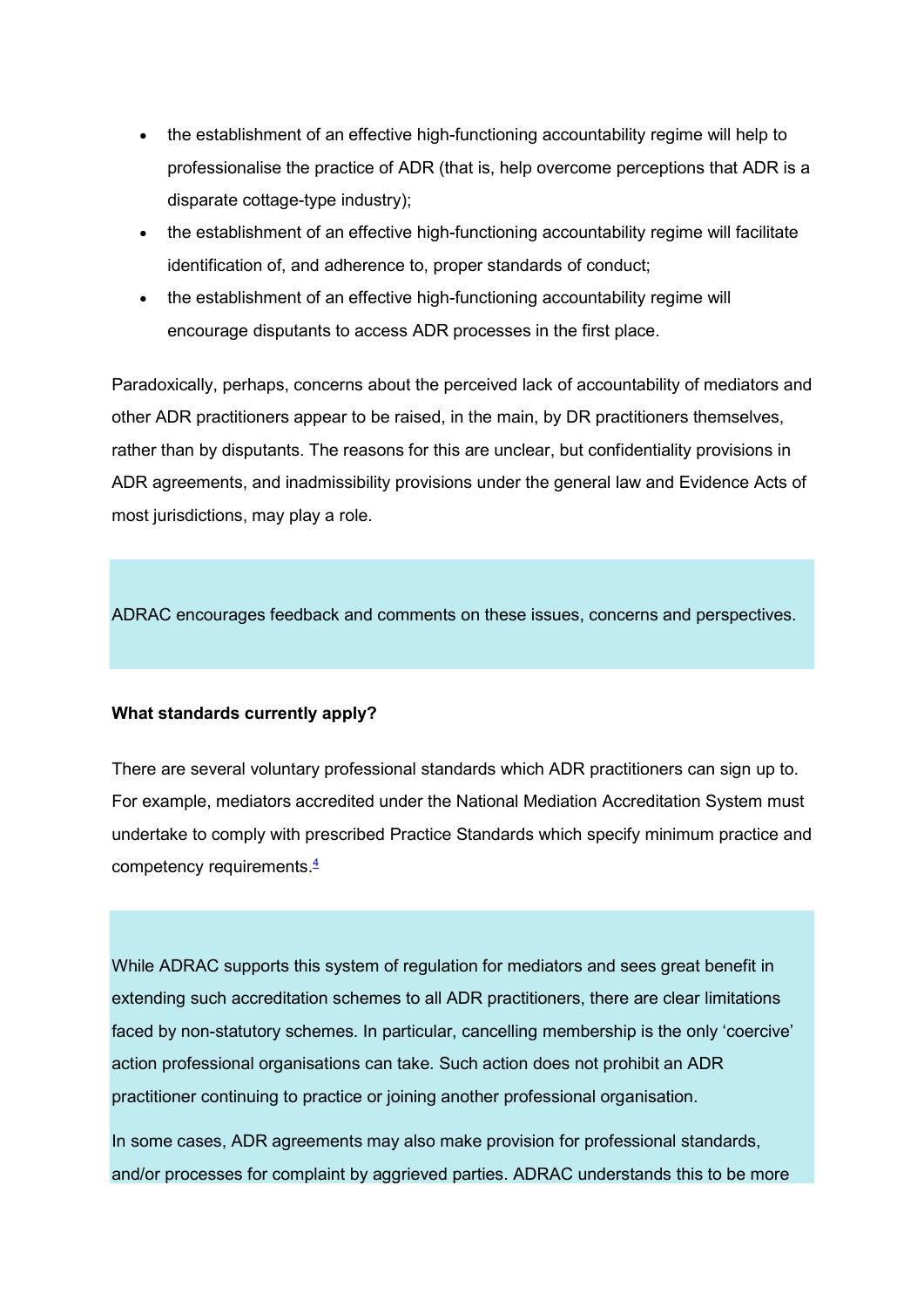the exception than the norm. Indeed, the confidentiality provisions which exist in most ADR agreements, and statutory inadmissibility provisions in force in most jurisdictions, may actively discourage disputants from pursuing redress in relation to the conduct of ADR practitioners.

#### What are the possible alternatives?

One possibility for ensuring greater accountability of ADR practitioners is to establish a national disciplinary code which is enforceable by a recognised 'peak' industry body. However, while ever membership of, or registration with, such a body was voluntary, and the body lacked coercive powers, significant limitations would continue to exist.

With a statutory basis, such a body could (i) compel registration; and (ii) implement an enforceable range of investigative and dispositive strategies to hold ADR practitioners accountable for their conduct and provide additional remedies to aggrieved disputants. However, there are many barriers to establishing such a statutory body. In particular, there is limited scope to legislatively regulate ADR practitioners at the national level, save in respect of disputes falling within Commonwealth heads of power. Realistically, a comprehensive national scheme would depend on the States signing up to a national framework.

An alternative to a statutory scheme is a contract-based scheme where parties include provision in ADR agreements for ADR practitioners to be subject to a national (non-statutory) disciplinary code. While ultimately 'voluntary' in nature, a large scale uptake by ADR users and practitioners could result in similar (even preferable) outcomes to a statutory scheme, particularly if registration and enforcement were managed by a single recognised body. In this regard it is noteworthy that, under the general law, DR practitioners can agree, contractually, to subject themselves to a nominated disciplinary regime – including foregoing the so-called right to silence.

#### What are further barriers to implementation of an accountability regime?

There are perceived issues with overly-prescriptive professional standards, and/or a registration regime, given ADR places a significant emphasis on flexibility. However, while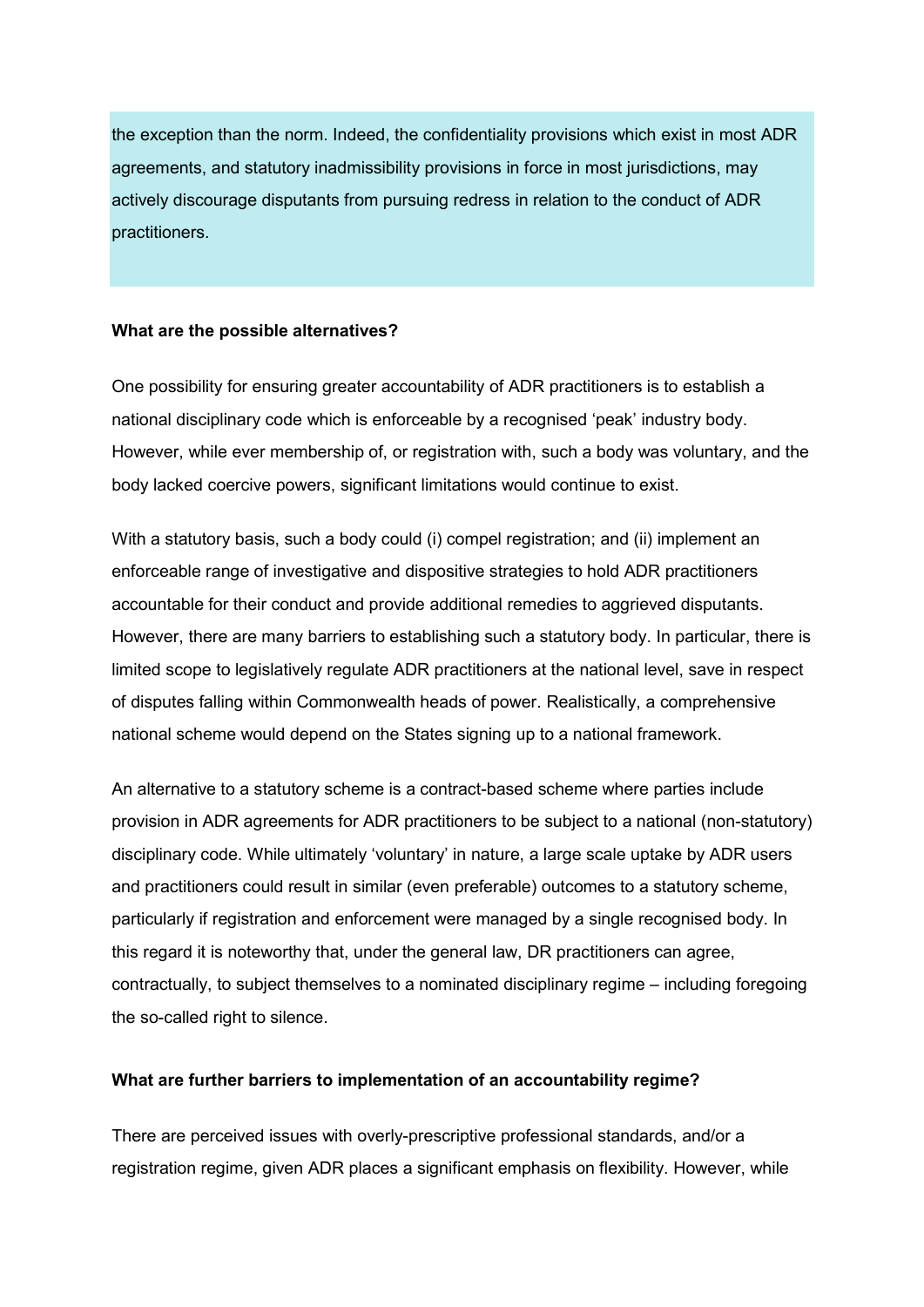rigid regulation may not be desirable, there is little doubt that 'ethical behaviour is critical in consensus-based dispute resolution'.<sup>5</sup>

## How does immunity from suit relate to accountability?

Immunity from suit is an important consideration impacting upon the accountability of ADR practitioners. An important aspect of the rule of law is the right of persons aggrieved to access courts to enforce their rights, and seek redress for breach of their rights (including through awards of damages).

At present, many ADR practitioners enjoy the same degree of immunity from suit, for actions taken during ADR processes, as a judge. Immunity usually applies to quasi-judicial officers, bodies such as tribunals, as well as other practitioners where the ADR process is undertaken under statute.<sup>6</sup>

The immunity is usually a broad immunity from civil action in respect of conduct within the course of ADR processes, most notably for negligence.

Even where statutory immunity is not available, immunity may be expressly conferred under the terms of an ADR agreement (enabling ADR practitioners to rely on the terms of an ADR agreement as a contractual protection against civil liability). An immunity conferred under an ADR agreement will usually not protect ADR practitioners to the same extent as an immunity conferred by statute.

There is ongoing debate about whether, as a matter of policy, immunity should only be conferred, if at all, on ADR practitioners who make binding decisions, such as arbitrators.

In its 2011 report 'Maintaining and Enhancing the Integrity of ADR Processes' NADRAC recommended that ADR practitioners conducting private ADR processes, and private ADR practitioners conducting court/tribunal ordered ADR, should not have the benefit of any statutory immunity. NADRAC considered that the position in relation to public sector ADR practitioners was more contestable, and should be the subject of specific review (around now).